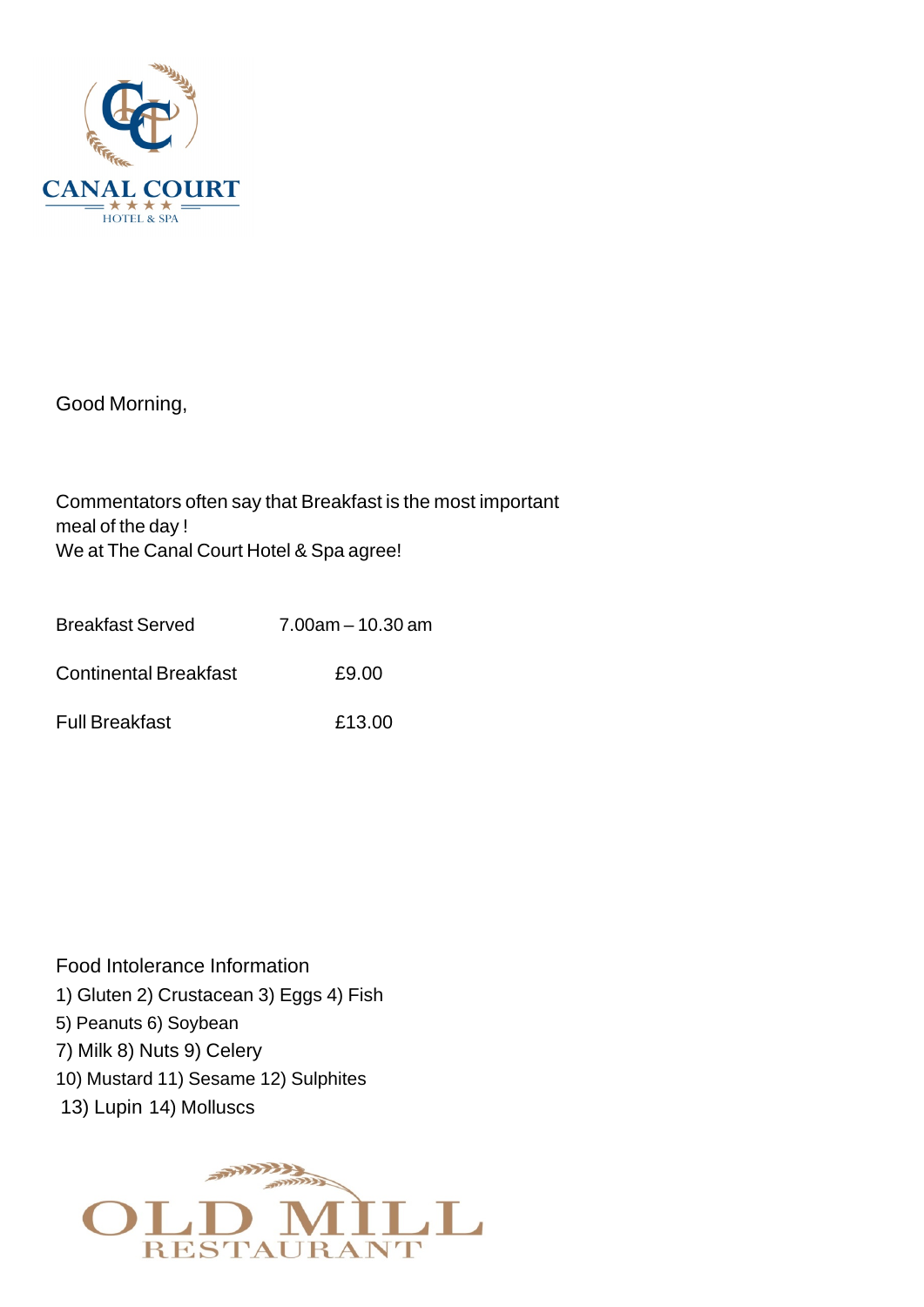

Continental Breakfast A Light & tasty way to start your day, with a selction of cheese, meats, cereal, fresh bread & Pastries

Noter

From our Bakery 1, 3, 7 Pancake Stack served with Maple Syrup & Hunton's Bacon

2000

Traditional Porridge 1,7 Homemade Porridge served with Roses Natural Honey

Poached Eggs & Smashed Avocado served on Sourdough Bread 1, 3, 7

Mini Omelette 3 Fresh Free Range Eggs